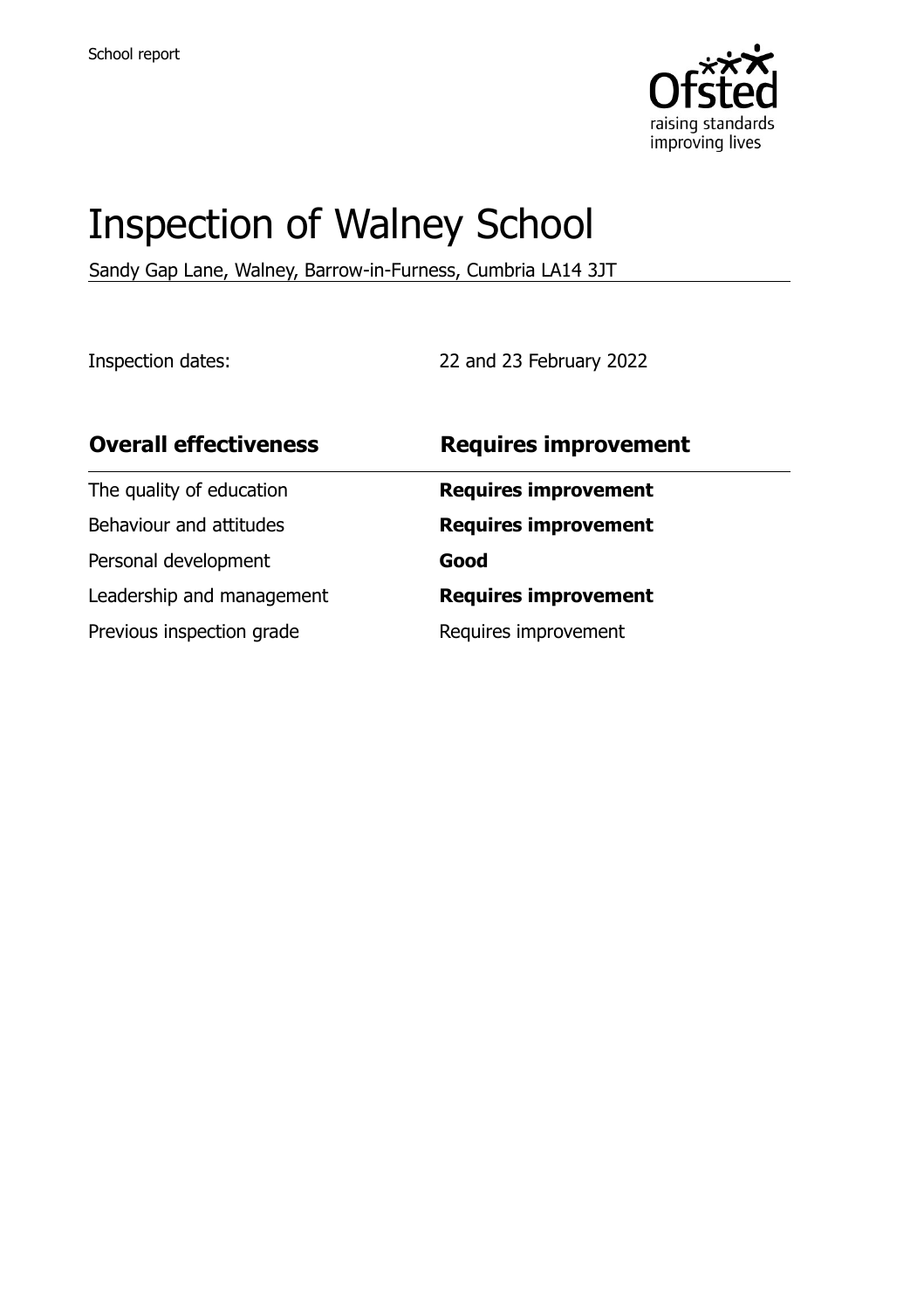

## **What is it like to attend this school?**

Leaders and staff are setting higher expectations for pupils at Walney School than they did previously. Staff are increasingly effective in encouraging pupils to be proud of themselves and to develop their character.

Leaders have appropriate aspirations about what pupils can achieve in the subjects that they study. However, pupils do not make the progress that they should in some subjects. This is because the curriculum lacks clarity about what pupils should learn.

Staff are ambitious about the behaviours and attitudes that they want pupils to exhibit. Many pupils contribute positively to this aspirational culture. Nonetheless, some pupils do not demonstrate the school's values in their daily behaviour as well as they should.

Most pupils feel that incidents of bullying and other unpleasant behaviours have reduced in recent years. However, pupils told inspectors that some pupils still persist in bullying others. Sometimes, pupils think it is funny to use derogatory or discriminatory language. Many pupils, but not all, are confident in what leaders and staff do to challenge the occasional incidents of pupils treating others poorly.

Pupils typically feel safe at Walney School. They feel that staff are friendly and approachable. Most pupils trust staff to look after them and keep them safe.

Pupils enjoy the additional opportunities that they are offered. Together, boys and girls participate fully in clubs and awareness days that increasingly promote the 'Walney Values' and the 'Walney Ways'. Pupils spoke proudly about being active contributors to their community.

#### **What does the school do well and what does it need to do better?**

Leaders are successfully taking steps to strengthen the quality of education that pupils receive as well as their behaviour and attitudes. Nonetheless, this work is not finished. There remains more to do to fully address the remaining weaknesses.

Leaders have ensured that most subjects in the key stage 3 curriculum better reflect the breadth and depth of the national curriculum than they did in the past. However, this is not true for all subjects. In a small number of subjects, leaders do not provide pupils with sufficient opportunities to build well on their previous learning and cover subject content in enough depth.

Pupils in key stage 4 have access to a suitably broad and balanced curriculum. However, few pupils currently take up this offer. This is because they have not progressed well in some subjects that they have studied in Years 7 to 9. Some pupils do not feel well prepared to study these subjects in key stage 4. Others have not had their interest piqued well enough to encourage them to gain a deeper insight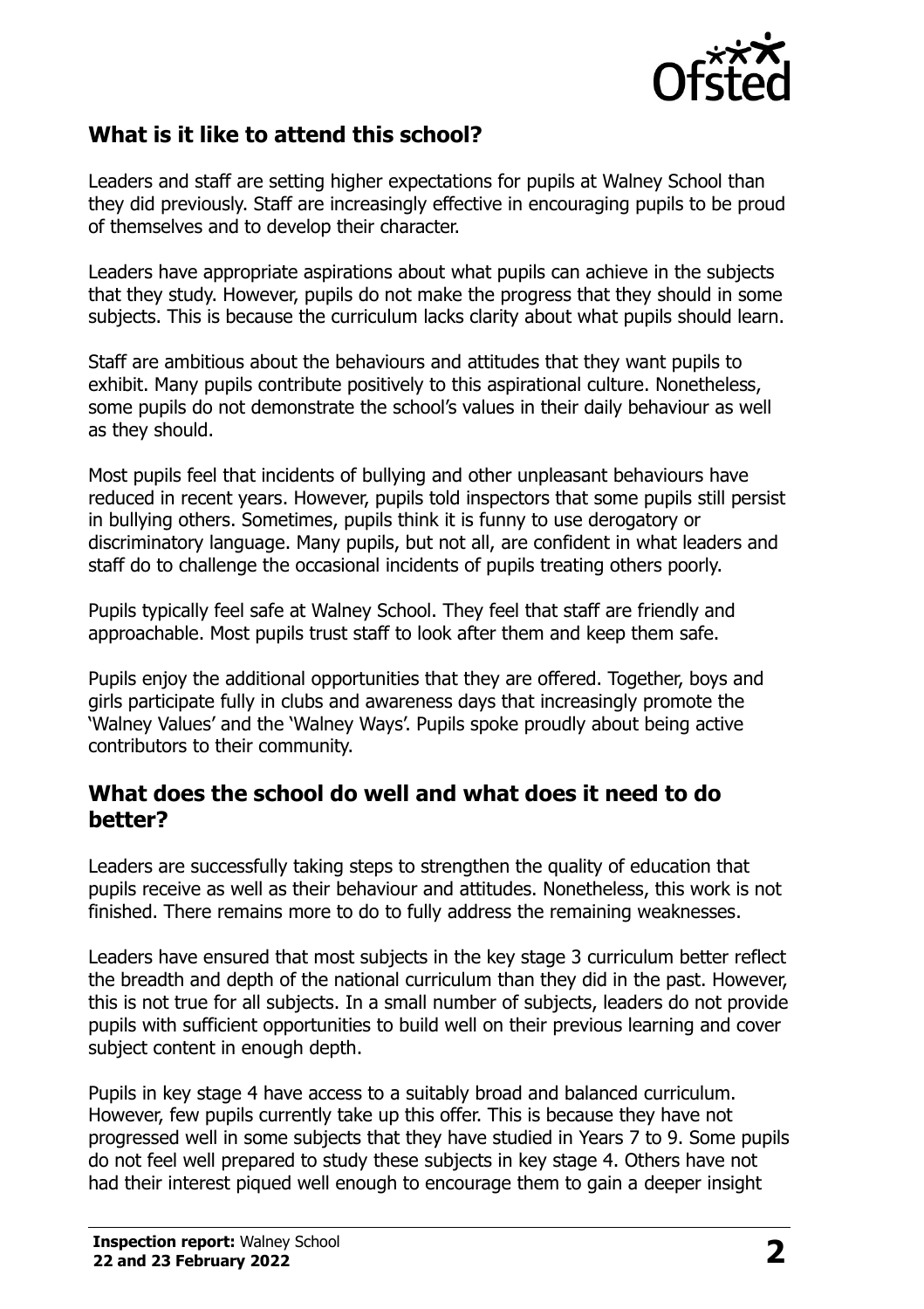

into the subject content. Leaders have suitable plans to further strengthen the quality and breadth of the curriculum that pupils of all ages follow.

Pupils benefit from carefully ordered units of work in most subjects. In some subjects, there is suitable clarity about the knowledge that pupils will learn. In these subjects, teachers plan activities and design assessment activities that are tightly linked to this knowledge. Teachers use their secure subject knowledge well to confidently deliver specific subject content.

Elsewhere, teachers do not have the information that they need to have the same positive impact on pupils' learning. In these subjects, teachers are less skilled at delivering and assessing pupils' progress through the curriculum. This means that some pupils, including those who are disadvantaged and those with special educational needs and/or disabilities (SEND), do not make equal gains in what they know and remember across all the subjects that they study.

Leaders and governors do not have an accurate understanding of the progress that pupils are making in some subjects. Some of their evaluations are based on information that is not focused enough on what pupils know and remember in the subjects that they are studying.

Leaders ensure that the needs of pupils with SEND are accurately identified and appropriately passed to staff. Specialist staff provide additional support and nurture for pupils who need these. Leaders ensure that pupils with SEND benefit from the same curriculum content as others. Leaders are successfully supporting more teachers to provide effective support for these pupils in lessons. They have appropriate plans to ensure that pupils with SEND are supported equally well in all subjects.

Leaders and staff understand the needs of pupils who need more support with reading. Staff refine and adapt their support well to meet pupils' differing needs. Steadily, they are beginning to reduce the number of pupils who are at the earliest stages of learning to read. Through clear plans and actions, leaders demonstrate the capacity to ensure that more pupils can read with increasing fluency and comprehension.

Pupils benefit from a well-delivered personal development curriculum and an extensive range of other high-quality experiences. Consequently, pupils develop a sound understanding of health and well-being, relationships and living in the wider world. Pupils of all ages explore their future well through the 'Walney school employability passport'. They told inspectors how all of these opportunities positively influence their thinking and prepare them well for their future education and careers.

Increasingly, more pupils behave appropriately in class and around school. However, the behaviour of some pupils falls short of leaders' expectations. That said, leaders and staff have the knowledge and skills that they need to ensure that the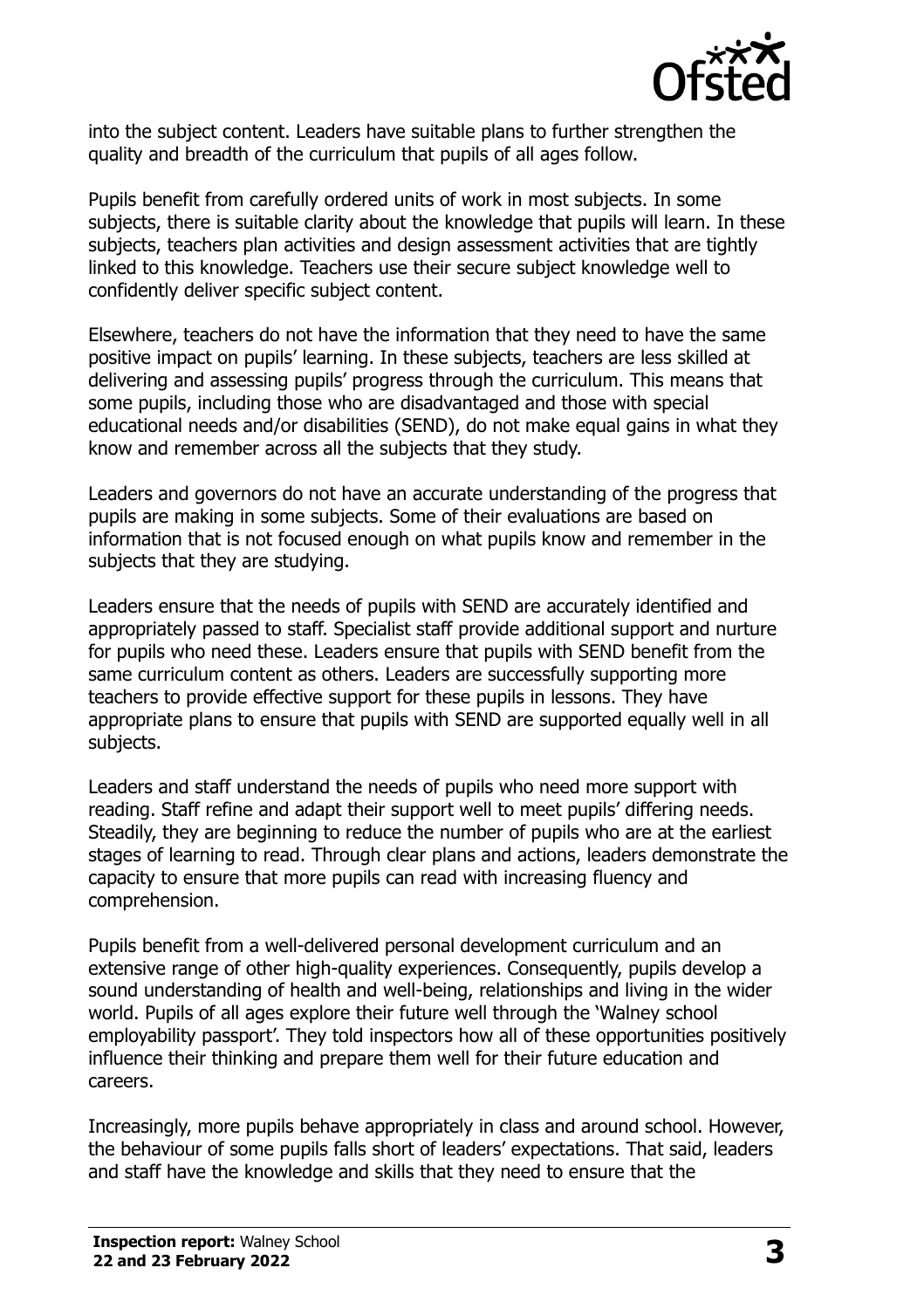

increasingly positive culture is further established and consistently embedded throughout the school.

Leaders have ensured that rates of overall absence have improved during this school year. However, even when taking account of the impact of absences due to the COVID-19 pandemic, rates of persistent absence remain too high. Leaders' interventions often have a positive impact on the attendance of some pupils for a short period of time. However, many of these improvements are not successfully sustained.

Staff believe that leaders are approachable. They said that leaders are always ready to listen to them and understand, and they support their professional development. They feel that leaders are responsive to staff workload or other pressures that occasionally arise.

# **Safeguarding**

The arrangements for safeguarding are effective.

Leaders and staff ensure that pupils get regular opportunities to learn about staying safe. Pupils believe that they are well informed on how to stay safe. They can confidently explain how their learning has influenced the approaches that they take to avoid risks to their well-being.

Staff have a good understanding of the safeguarding risks that pupils might face. They confidently recognise important signs that could indicate that pupils are vulnerable. They have appropriate knowledge of how to report and record concerns about safeguarding.

Leaders provide prompt support to pupils and families when concerns are identified. They work effectively with other safeguarding partners. Leaders regularly review and thoughtfully refine the support that they provide to vulnerable pupils.

# **What does the school need to do to improve?**

#### **(Information for the school and appropriate authority)**

■ There is variation in how well subject curriculums identify the knowledge that pupils will learn. This means that some teachers do not have the information that they need to ensure that activities are suitably demanding. Additionally, this lack of specificity means that some teachers do not design assessment activities that are focused enough on the intended learning. Leaders should ensure that the curriculum in all subjects identifies the knowledge that pupils should learn. Leaders should provide teachers with the support that they need to ensure that lesson activities and assessment activities are designed around this important knowledge, so that they can be sure that pupils know and remember more.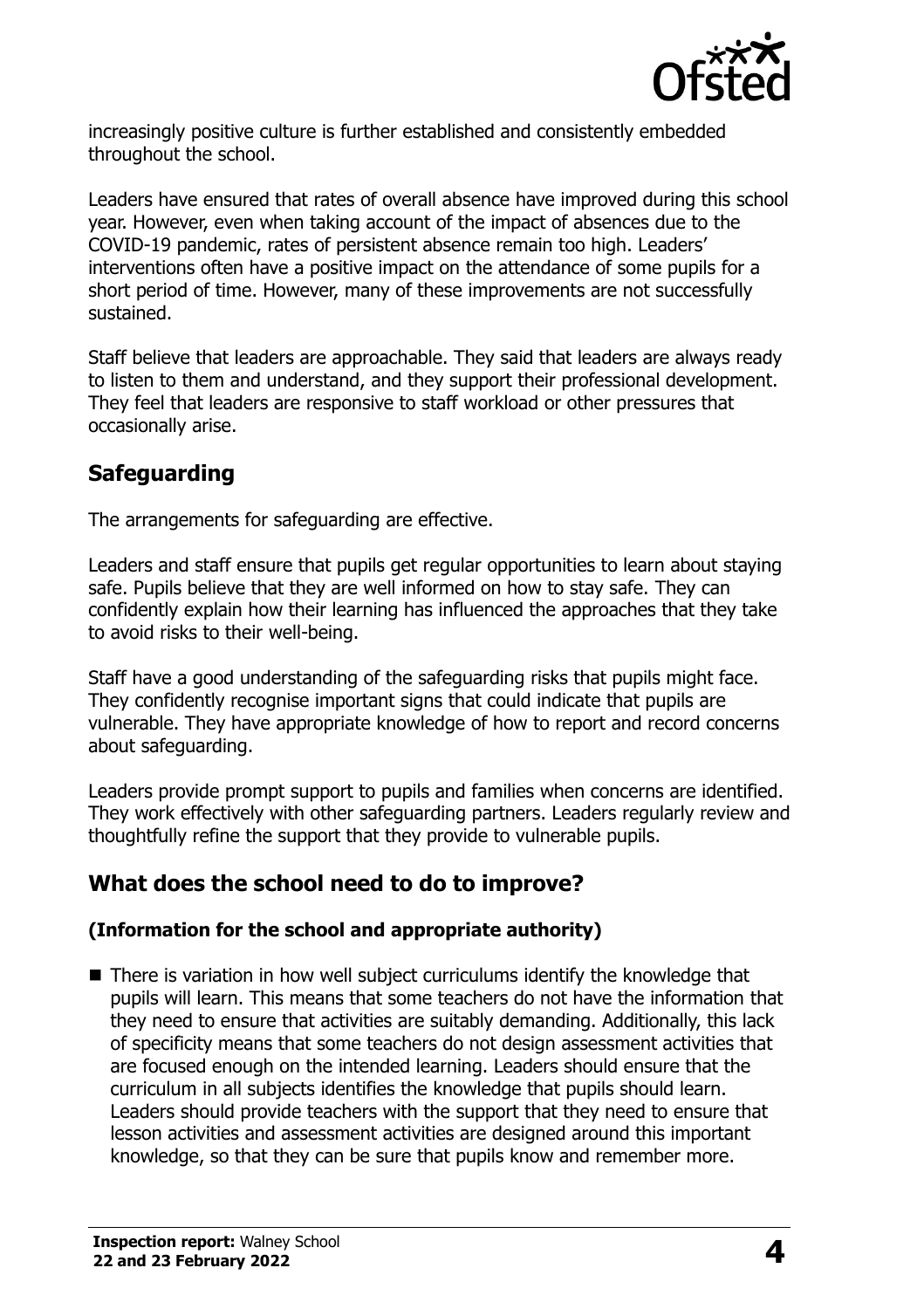

- Leaders' approaches to reducing persistent absence are not securing sustainable improvements. Rates of persistent absence are still too high. They are not reducing quickly enough. This means that many pupils, including those who are disadvantaged, are not benefiting from the full education that they need. Leaders should ensure that strategies to reduce absence can be sustained over a long enough period to change the culture of attendance for pupils.
- Leaders and governors do not evaluate the quality of education carefully enough. Often, they draw conclusions about the quality of education from information that may be inaccurate or invalid. Consequently, they mistakenly think that some pupils are making better progress through the curriculum than is the case. Leaders and governors should ensure that they base their evaluations about the quality of education on meaningful information about what pupils know and remember in the subjects that they are studying.

## **How can I feed back my views?**

You can use [Ofsted Parent View](http://parentview.ofsted.gov.uk/) to give Ofsted your opinion on your child's school, or to find out what other parents and carers think. We use information from Ofsted Parent View when deciding which schools to inspect, when to inspect them and as part of their inspection.

The Department for Education has further quidance on how to complain about a school.

If you are the school and you are not happy with the inspection or the report, you can [complain to Ofsted.](http://www.gov.uk/complain-ofsted-report)

### **Further information**

You can search for [published performance information](http://www.compare-school-performance.service.gov.uk/) about the school.

In the report, '[disadvantaged pupils](http://www.gov.uk/guidance/pupil-premium-information-for-schools-and-alternative-provision-settings)' refers to those pupils who attract government pupil premium funding: pupils claiming free school meals at any point in the last six years and pupils in care or who left care through adoption or another formal route.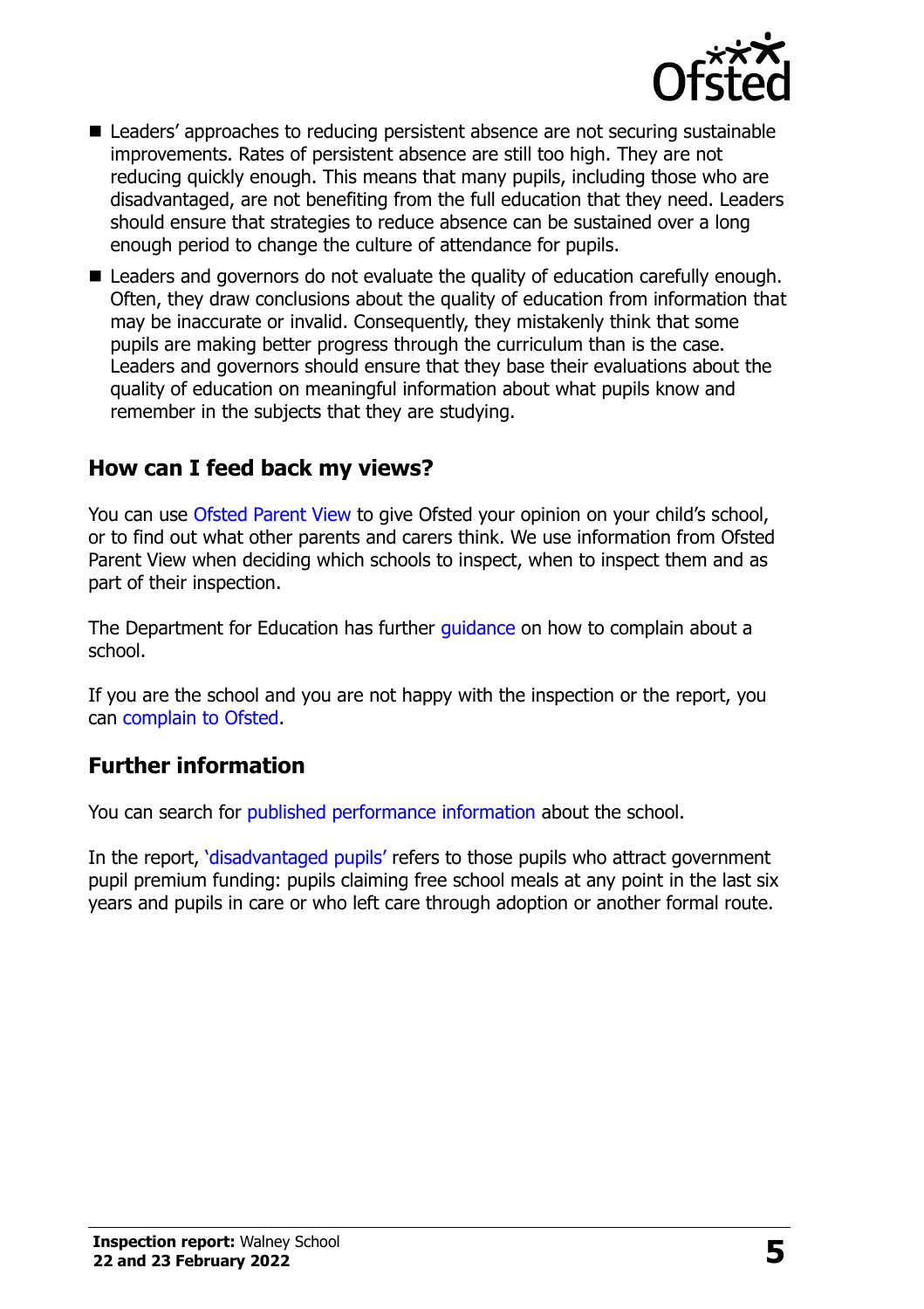

## **School details**

| Unique reference number             | 141041                                                              |  |
|-------------------------------------|---------------------------------------------------------------------|--|
| <b>Local authority</b>              | Cumbria                                                             |  |
| <b>Inspection number</b>            | 10216069                                                            |  |
| <b>Type of school</b>               | Secondary comprehensive                                             |  |
| <b>School category</b>              | Academy sponsor-led                                                 |  |
| Age range of pupils                 | 11 to 16                                                            |  |
| <b>Gender of pupils</b>             | Mixed                                                               |  |
| Number of pupils on the school roll | 506                                                                 |  |
| <b>Appropriate authority</b>        | Board of trustees                                                   |  |
| <b>Chair of governing body</b>      | <b>Tony Sinton</b>                                                  |  |
| <b>Headteacher</b>                  | John Richardson                                                     |  |
| Website                             | www.walneyschool.co.uk                                              |  |
| Date of previous inspection         | 7 and 8 November 2018, under section 5<br>of the Education Act 2005 |  |

# **Information about this school**

- Walney School is part of The Queen Katherine School Multi-Academy Trust.
- Leaders use two alternative providers to provide part-time education for a small number of pupils.
- Inspectors were aware during this inspection that a serious incident that occurred at the setting since the previous inspection is under investigation by the appropriate authorities. While Ofsted does not have the power to investigate incidents of this kind, actions taken by the school in response to the incident were considered alongside the other evidence available at the time of the inspection to inform inspectors' judgements.
- The school meets the requirements of the Baker Clause, which requires schools to provide pupils in Years 8 to 11 with information about approved technical education qualifications and apprenticeships.

# **Information about this inspection**

The inspectors carried out this inspection under section 5 of the Education Act 2005.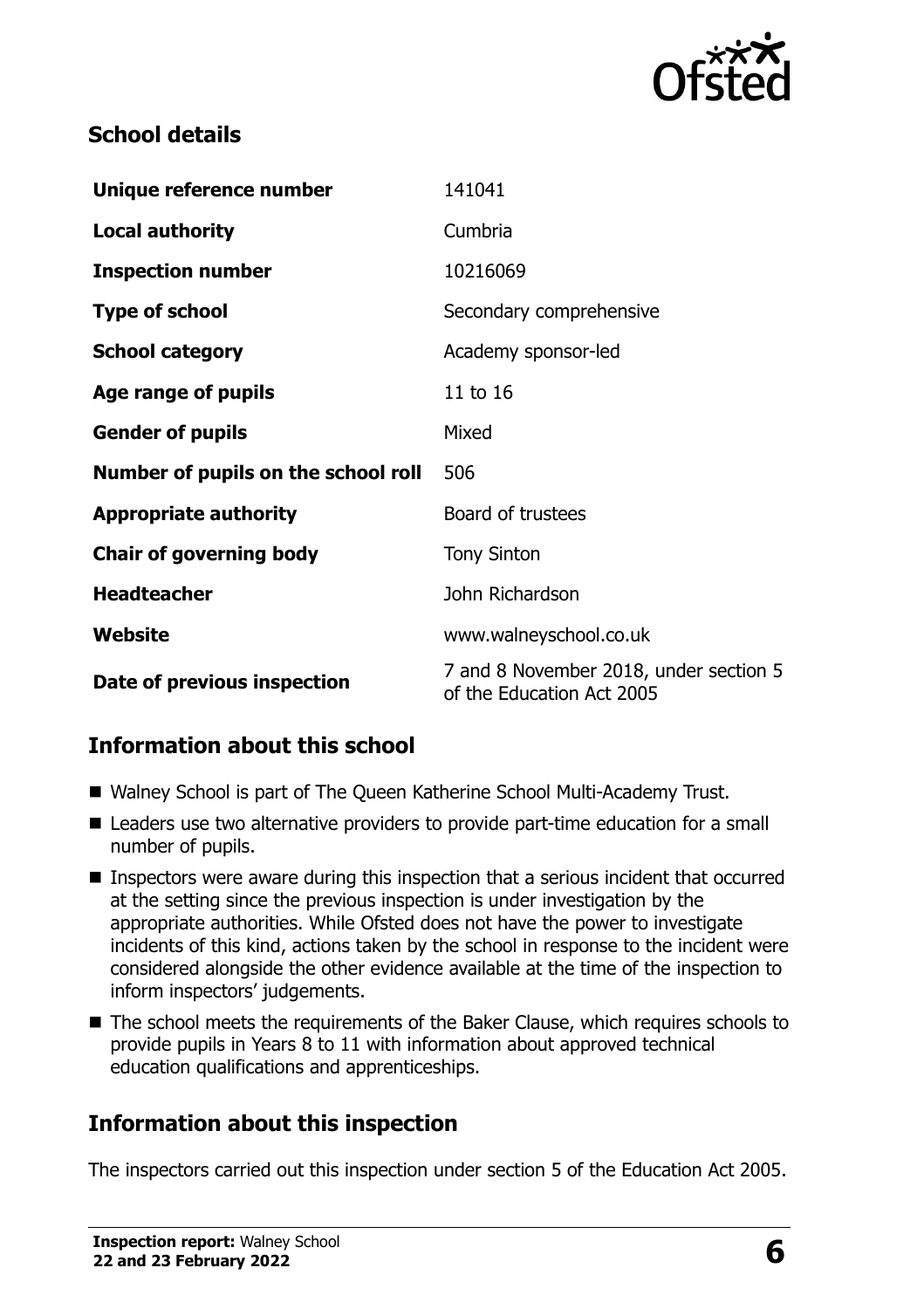

This was the first routine inspection that the school had received since the COVID-19 pandemic began. Inspectors discussed the impact of the pandemic with leaders, and have taken that into account in their evaluation of the school.

- Inspectors met with the headteacher and senior leaders. They met with representatives of the academy trust, the local governing body and the local authority.
- Inspectors carried out deep dives in these subjects: mathematics, geography, art and design, and French. For each deep dive, inspectors met with subject leaders, considered the curriculum, visited a sample of lessons, spoke to teachers, spoke to some pupils about their learning and looked at samples of pupils' work.
- Inspectors also considered the curriculum, assessment activities and pupils' work in a range of other, additional subjects.
- Inspectors reviewed the school's records of safeguarding checks and referrals. They met with leaders who have overall responsibility for safeguarding. Inspectors spoke with staff and pupils about the school's work to keep pupils safe.
- **Inspectors spoke with leaders responsible for pupils with SEND and reading. They** also looked at information about the support for pupils with additional needs.
- Inspectors observed pupils' behaviour in class and around the school site. They also scrutinised behaviour and attendance records.
- $\blacksquare$  Inspectors spoke with pupils from all year groups and considered the responses of pupils who had completed Ofsted's online questionnaire for pupils.
- $\blacksquare$  Inspectors held discussions with staff and considered the responses of staff who had completed Ofsted's questionnaire for staff.
- Inspectors took account of the responses to Ofsted's Parent View, including the comments received through Ofsted's free-text facility.
- Inspectors also considered the views of other stakeholders who had contacted Ofsted during the inspection.

#### **Inspection team**

| Michael Pennington, lead inspector | Her Majesty's Inspector |
|------------------------------------|-------------------------|
| Elaine Mawson                      | Her Majesty's Inspector |
| Paul Edmondson                     | Ofsted Inspector        |